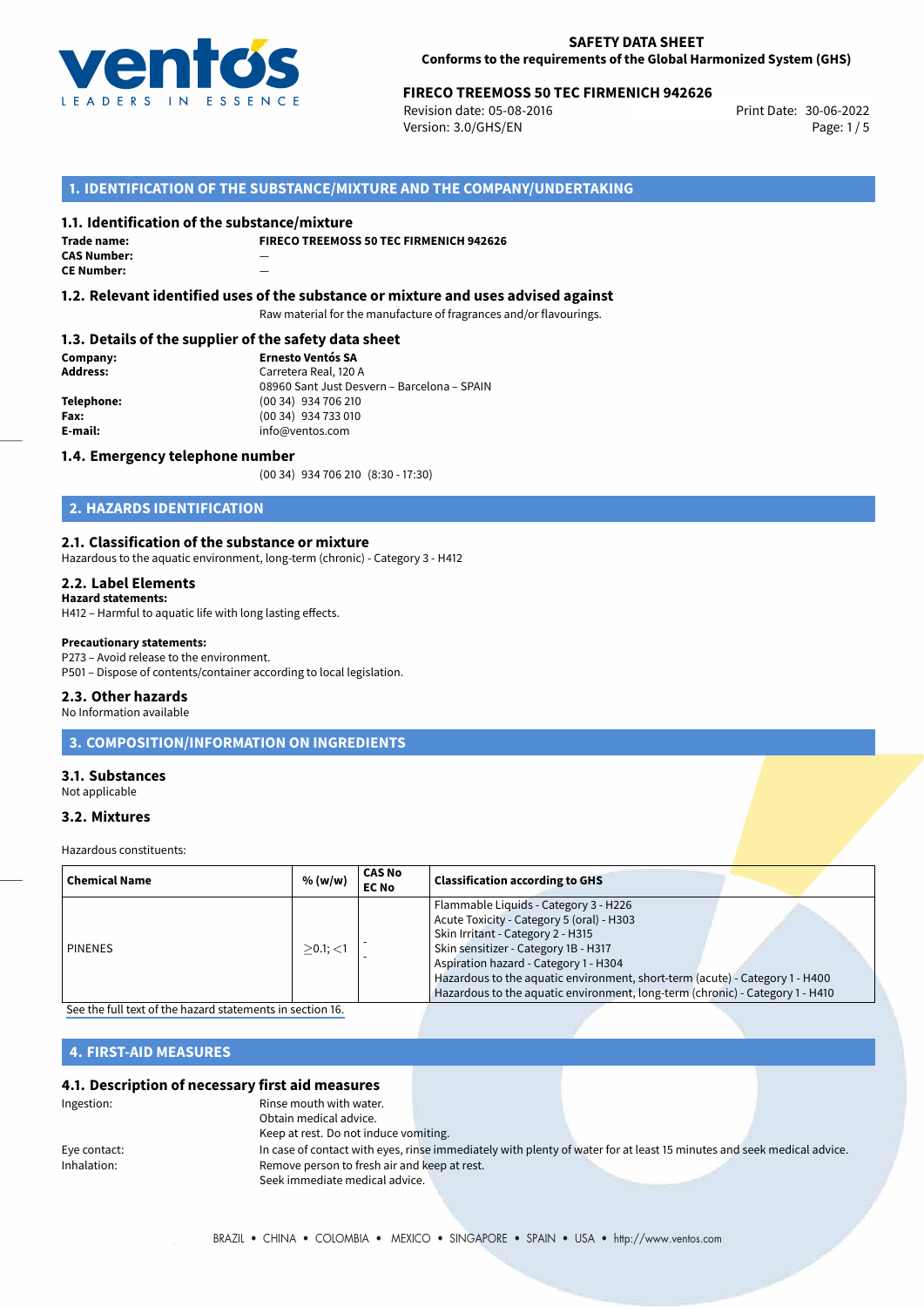

# 30-06-2022 **FIRECO TREEMOSS 50 TEC FIRMENICH 942626**

Revision date: 05-08-2016 Version: 3.0/GHS/EN Page: 2 / 5

Skin contact: Take off immediately all contaminated clothing. Thoroughly wash affected skin with soap and water. Seek medical attention if symptoms persist.

## **4.2. Most important symptoms and effects, both acute and delayed**

No information available.

## **4.3. Indication of any immediate medical attention and special treatment needed**

No information available.

## **5. FIRE-FIGHTING MEASURES**

## **5.1. Extinguishing Media**

Water spray, carbon dioxide, dry chemical powder or appropriate foam. For safety reasons do not use full water jet.

## **5.2. Special hazards arising from the substance or mixture**

Known or Anticipated Hazardous Products of Combustion: Emits toxic fumes under fire conditions.

### **5.3. Advice for firefighters**

High temperatures can lead to high pressures inside closed containers. Avoid inhalation of vapors that are created. Use appropriate respiratory protection. Do not allow spillage of fire to be poured into drains or watercourses. Wear self-contained breathing apparatus and protective clothing.

## **6. ACCIDENTAL RELEASE MEASURES**

### **6.1. Personal precautions, protective equipment and emergency procedures**

Evacuate surronding areas. Ensure adequate ventilation. Keep unnecessary and unprotected personnel from entering. Do not breathe vapor/spray. Avoid contact with skin and eyes. Information regarding personal protective measures: see section 8.

### **6.2. Environmental precautions**

To avoid possible contamination of the environment, do not discharge into any drains, surface waters or groundwaters.

### **6.3. Methods and materials for containment and cleaning up**

Cover with an inert, inorganic, non-combustible absorbent material (e.g. dry-lime, sand, soda ash). Place in covered containers using non-sparking tools and transport outdoors. Avoid open flames or sources of ignition (e.g. pilot lights on gas hot water heater). Ventilate area and wash spill site after material pickup is complete.

## **6.4. Reference to other sections**

Information regarding exposure controls, personal protection and disposal considerations can be found in sections 8 and 13.

## **7. HANDLING AND STORAGE**

## **7.1. Precautions for safe handling**

Do not store or handle this material near food or drinking water. Do not smoke. Avoid contact with the eyes, skin and clothing. Wear protective clothing and use glasses. Observe the rules of safety and hygiene at work. Keep in the original container or an alternative made from a compatible material.

## **7.2. Conditions for safe storage, including any incompatibilities**

Store in tightly closed and preferably full containers in a cool, dry and ventilated area, protected from light. Keep away from sources of ignition (e.g. hot surfaces, sparks, flame and static discharges). Keep away from incompatible materials (see section 10).

## **7.3. Specific end use(s)**

No information available.

## **8. EXPOSURE CONTROLS AND PERSONAL PROTECTION**

## **8.1. Control parameters**

Components with occupational exposure limits: None known.

## **8.2. Exposure controls**

Measures should be taken to prevent materials from being splashed into the body. Provide adequate ventilation, according to the conditions of use. Use a mechanical exhaust if required.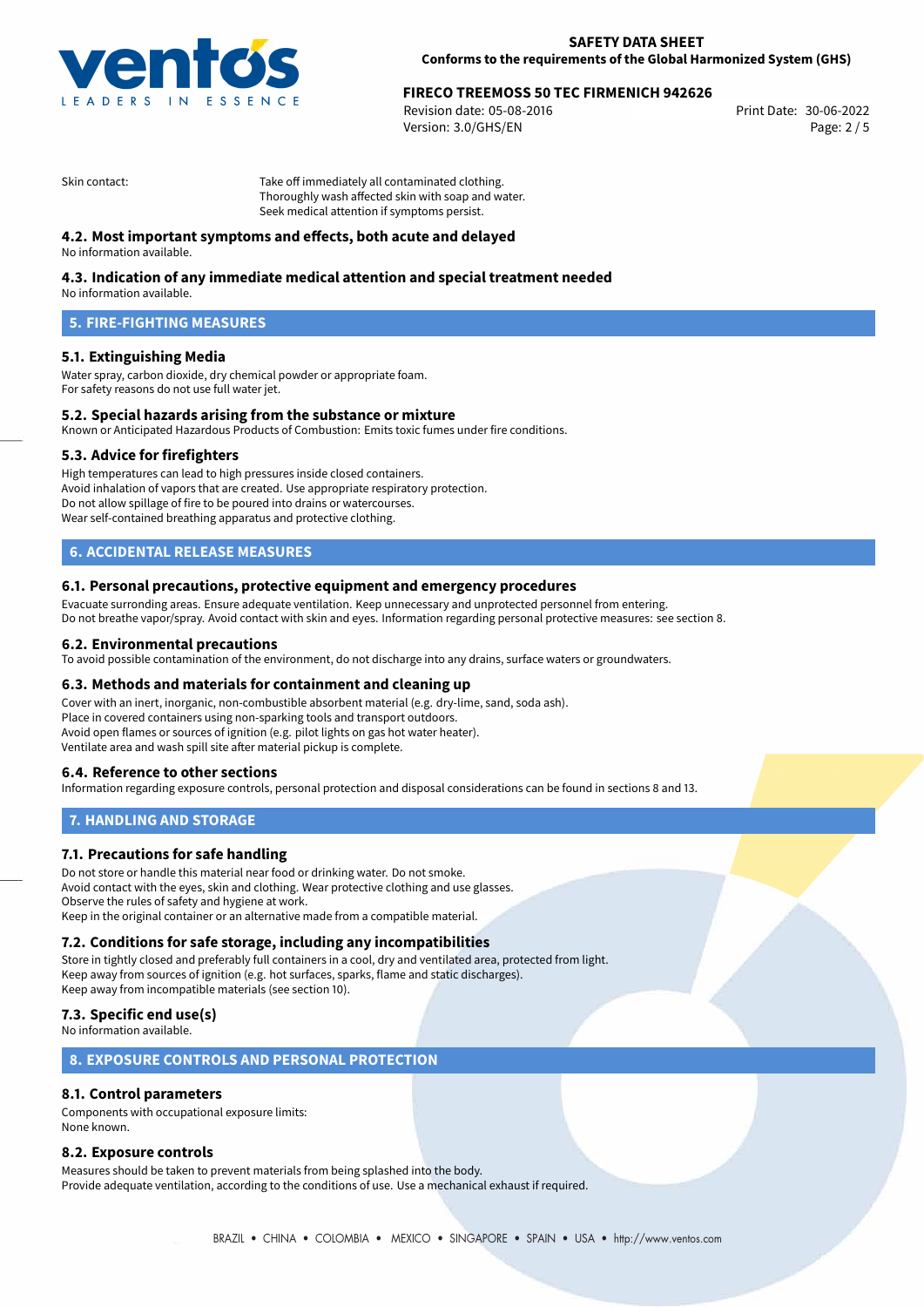

# 30-06-2022 **FIRECO TREEMOSS 50 TEC FIRMENICH 942626**

Revision date: 05-08-2016 Version: 3.0/GHS/EN Page: 3 / 5

## **8.3. Individual protection measures, such as personal protective equipment**

Eye/Face protection: Chemical safety goggles are recommended. Wash contaminated goggles before reuse. Chemical-resistant gloves are recommended. Wash contaminated gloves before reuse. Body protection: Personal protective equipment for the body should be selected based on the task being performed and the risks involved. Respiratory Protection: In case of insufficient ventilation, use suitable respiratory equipment. Environmental exposure controls: Emissions from ventilation or process equipment should be checked to ensure they comply with environmental protection legislation. In some cases, filters or engineering modifications to the process equipment will be necessary to reduce emissions to acceptable levels.

# **9. PHYSICAL AND CHEMICAL PROPERTIES**

### **9.1. Information on basic physical and chemical properties**

| Appearance:                            | Liquid                    |
|----------------------------------------|---------------------------|
| Colour:                                | Conforms to standard      |
| Odour:                                 | Conforms to standard      |
| Odour theshold:                        | Not determined            |
| pH:                                    | Not determined            |
| Melting point/freezing point:          | Not determined            |
| Boling point/boiling range:            | Not determined            |
| Flash point:                           | 144 °C                    |
| Evaporation rate:                      | Not determined            |
| Flammability:                          | Not determined            |
| Lower flammability/Explosive limit:    | Not determined            |
| Upper flammability/Explosive limit:    | Not determined            |
| Vapour pressure:                       | Not determined            |
| Vapour Density:                        | Not determined            |
| Density:                               | 1,115-1,135 g/mL (20°C)   |
| Relative density:                      | $1,115-1,135(20°C)$       |
| Water solubility:                      | <b>INSOLUBLE IN WATER</b> |
| Solubility in other solvents:          | Not determined            |
| Partition coefficient n-octanol/water: | Not determined            |
| Auto-ignition temperature:             | Not determined            |
| Decomposition temperature:             | Not determined            |
| Viscosity, dynamic:                    | Not determined            |
| Viscosity, kinematic:                  | Not determined            |
| Explosive properties:                  | Not determined            |
| Oxidising properties:                  | Not determined            |
|                                        |                           |

## **10. STABILITY AND REACTIVITY**

### **10.1. Reactivity**

No hazardous reactions if stored and handled as prescribed/indicated.

## **10.2. Chemical stability**

The product is stable if stored and handled as prescribed/indicated.

### **10.3. Possibility of hazardous reactions**

No hazardous reactions if stored and handled as prescribed/indicated.

#### **10.4. Conditions to Avoid**

Conditions to Avoid: Excessive heat, flame or other ignition sources.

### **10.5. Incompatible materials**

Avoid contact with strong acids and bases and oxidizing agents.

## **10.6. Hazardous decomposition products**

During combustion may form carbon monoxide and unidentified organic compounds.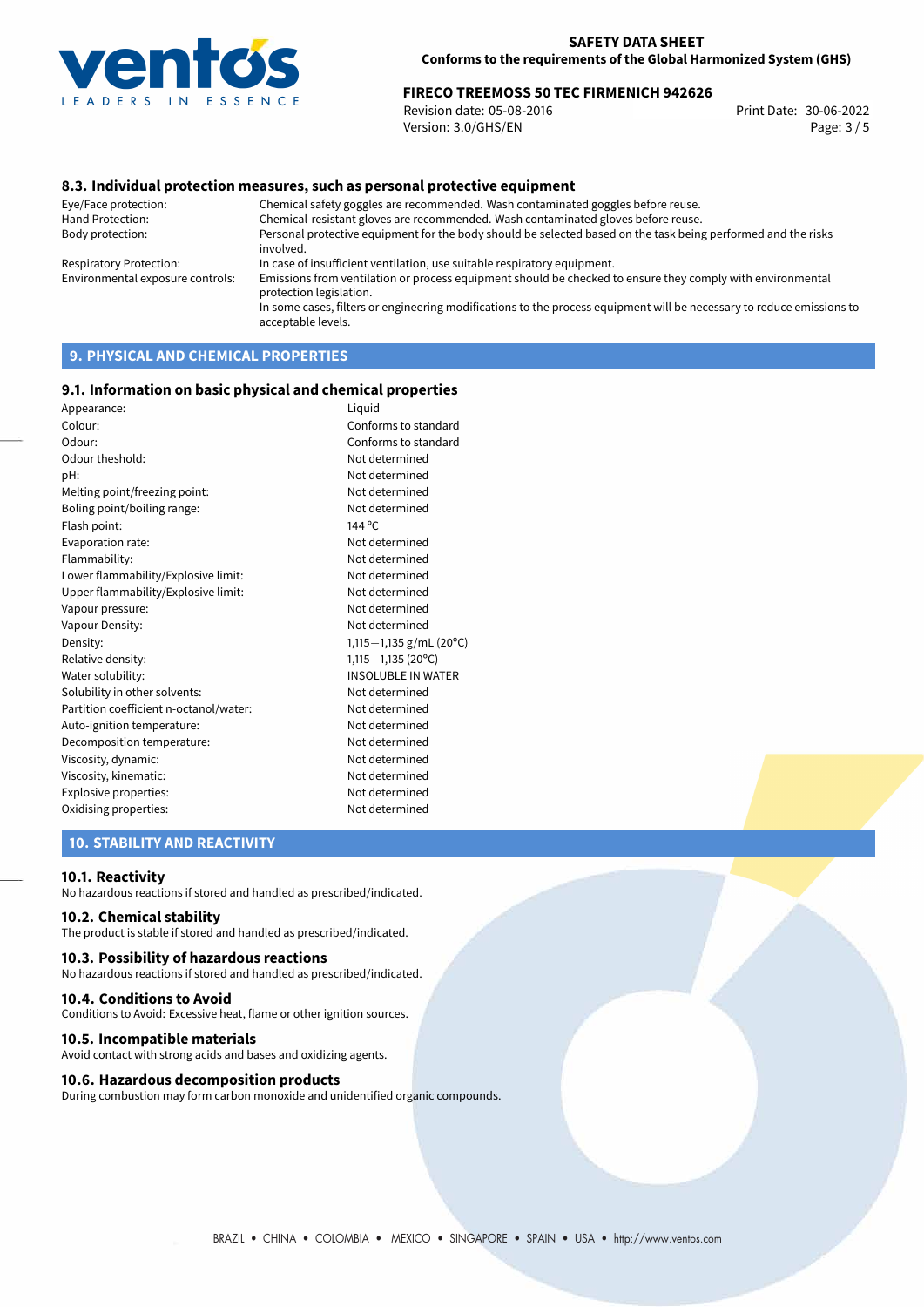

# 30-06-2022 **FIRECO TREEMOSS 50 TEC FIRMENICH 942626**

Revision date: 05-08-2016 Version: 3.0/GHS/EN Page: 4 / 5

## **11. TOXICOLOGICAL INFORMATION**

| Acute toxicity                    | Based on the data available, the criteria for classification are not met. |
|-----------------------------------|---------------------------------------------------------------------------|
| Skin corrosion/irritation         | Based on the data available, the criteria for classification are not met. |
| Serious eye damage/irritation     | Based on the data available, the criteria for classification are not met. |
| Respiratory or skin sensitisation | Based on the data available, the criteria for classification are not met. |
| Germ cell mutagenicity            | Based on the data available, the criteria for classification are not met. |
| Carcinogenicity                   | Based on the data available, the criteria for classification are not met. |
| Reproductive toxicity             | Based on the data available, the criteria for classification are not met. |
| STOT-single exposure              | Based on the data available, the criteria for classification are not met. |
| <b>STOT-repeated exposure</b>     | Based on the data available, the criteria for classification are not met. |
| <b>Aspiration hazard</b>          | Based on the data available, the criteria for classification are not met. |

## **12. ECOLOGICAL INFORMATION**

### **12.1. Toxicity**

**Assessment:** Harmful to aquatic life with long lasting effects. **Experimental/calculated data:** No information available.

# **12.2. Degradability**

No information available.

### **12.3. Bioaccumulative potential**

No information available.

## **12.4. Soil mobility**

No information available.

# **12.5. Other adverse effects**

See also sections 6, 7, 13 and 15 Do not allow to get into waste water or waterways.

### **13. DISPOSAL CONSIDERATIONS**

### **13.1. Waste treatment methods**

Dispose of in accordance with national and local environmental regulations.

## **14. TRANSPORT INFORMATION**

|                                  | <b>ADR/RID/ADN</b>                | <b>IMDG</b>                       | <b>IATA-ICAO</b>                  |
|----------------------------------|-----------------------------------|-----------------------------------|-----------------------------------|
| 14.1. UN Number                  | Not classified as hazardous goods | Not classified as hazardous goods | Not classified as hazardous goods |
| 14.2. UN Proper Shipping Name    | Not applicable                    | Not applicable                    | Not applicable                    |
| 14.3. Transport Hazard Class(es) | Not applicable                    | Not applicable                    | Not applicable                    |
| 14.4. Packing Group              | Not applicable                    | Not applicable                    | Not applicable                    |
| 14.5. Environmental hazards      | No                                | <b>No</b>                         | No                                |
| <b>Additional information</b>    |                                   |                                   |                                   |

### **14.6 Special precautions for user**

None known

## **14.7. Transport in bulk according to Annex II of MARPOL 73/78 and the IBC Code**

No information available

## **15. REGULATORY INFORMATION**

#### **15.1. Safety, health and environmental regulations/legislation specific for the substance or mixture** No information available

## **16. OTHER INFORMATION**

**Full text of the R-phrases, hazard statements and precautionary statements mentioned in section 3:**

H226 – Flammable liquid and vapour.